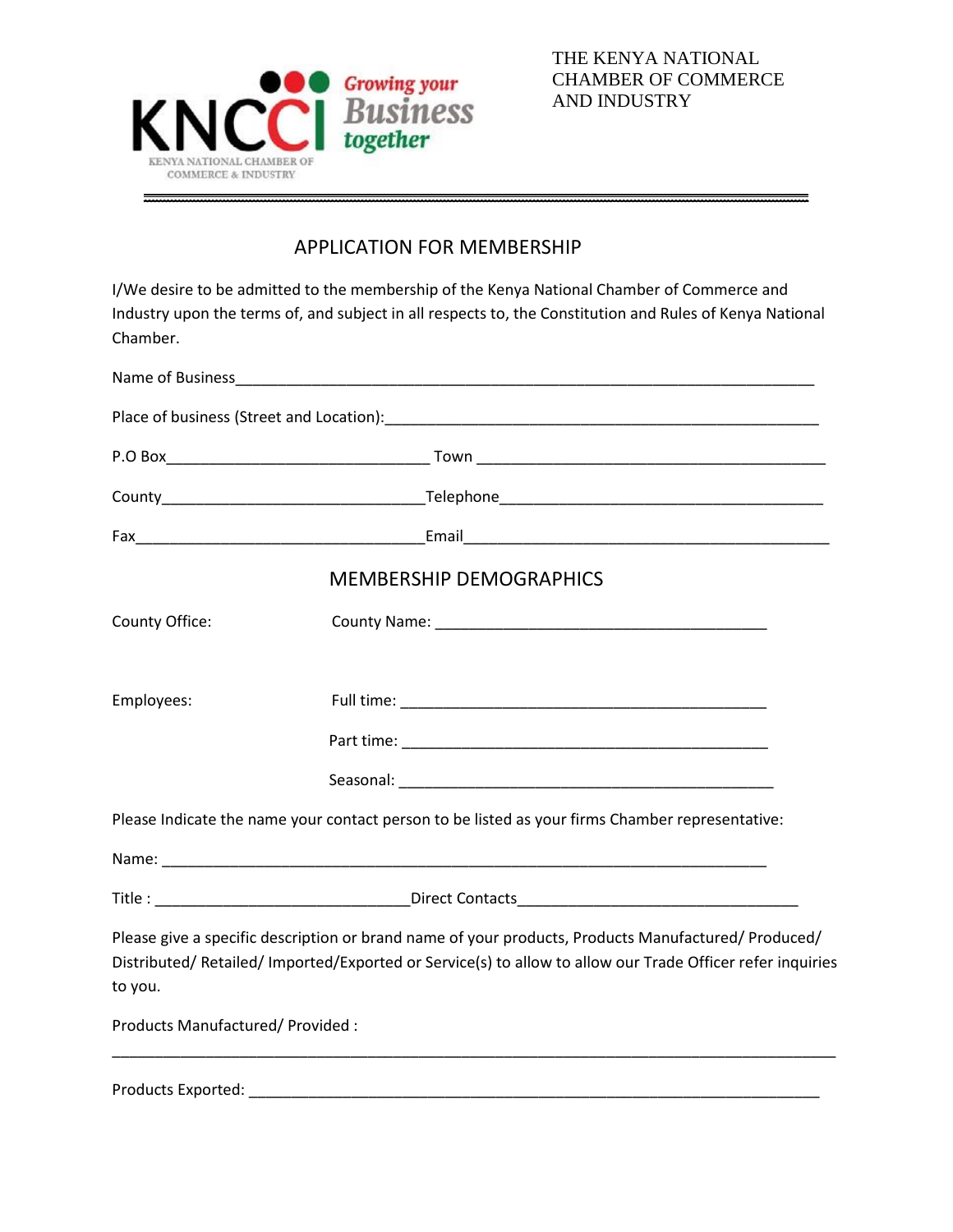| Products Imported:<br>. |  |
|-------------------------|--|
|                         |  |

Services Offered: \_\_\_\_\_\_\_\_\_\_\_\_\_\_\_\_\_\_\_\_\_\_\_\_\_\_\_\_\_\_\_\_\_\_\_\_\_\_\_\_\_\_\_\_\_\_\_\_\_\_\_\_\_\_\_\_\_\_\_\_\_\_\_\_\_\_\_\_\_\_

Retailer/Distributor of: \_\_\_\_\_\_\_\_\_\_\_\_\_\_\_\_\_\_\_\_\_\_\_\_\_\_\_\_\_\_\_\_\_\_\_\_\_\_\_\_\_\_\_\_\_\_\_\_\_\_\_\_\_\_\_\_\_\_\_\_\_\_\_\_\_

Membership fees(see applicable rates annexed)

I/We enclose Cheque/Cash in the amount of Kshs \_\_\_\_\_\_\_\_\_\_\_\_\_Being total amount for entrance and annual subscription for the appropriate membership category

SIGNATURE \_\_\_\_\_\_\_\_\_\_\_\_\_\_\_\_\_\_\_\_\_\_\_\_\_\_\_\_\_\_\_\_\_\_\_OFFICIAL STAMP.

CLASSIFICATION OF BUSINESS (Check the appropriate box):

|         | o Agriculture    | Professional                      | Tourism & Wildlife |
|---------|------------------|-----------------------------------|--------------------|
|         | o Transportation | <b>Public owned Utilities</b>     | Education          |
|         | o Health/Medical | Media/Advertisement/Entertainment | Banking/Finance    |
|         | ○ Real Estate    | <b>Services</b>                   | <b>Hotels</b>      |
| $\circ$ | Import/Export    | Research& Development             | Manufacturing      |
| $\circ$ | Retail           | Construction                      | Laboratory         |
|         | Equipment        |                                   |                    |

## CORPORATE MEMBERSHIP ENTRANCE AND SUBSCRIPTION FEES

(Check appropriate space)

| <b>MEMBERSHIP CATEGORY</b>          |                          |                            |
|-------------------------------------|--------------------------|----------------------------|
|                                     | NEW MEMBERS ENTRANCE FEE | <b>ANNUAL SUBSCRIPTION</b> |
| Individuals/Soles Proprietors       | Ksh.1000.00              | Ksh 2000.00                |
| <b>Business Associates / Groups</b> |                          | Ksh 4000.00                |
| Individuals can pay extra five      | Ksh. 1000.00             |                            |
| hundreds shillings to enjoy         |                          |                            |
| individual benefits                 |                          |                            |
| Partnerships                        | Ksh. 1000.00             | Ksh3000.00                 |
| <b>SME Public Companies</b>         | Ksh. 2000.00             | Ksh5000.00                 |
| <b>Local Public Companies</b>       | Ksh. 5000.00             | Ksh30000.00                |
| Corporate Membership                | Ksh. 5000.00             | Ksh50000.00                |
| Friends of the Chamber              | Ksh. 5000.00             | Ksh50000.00                |